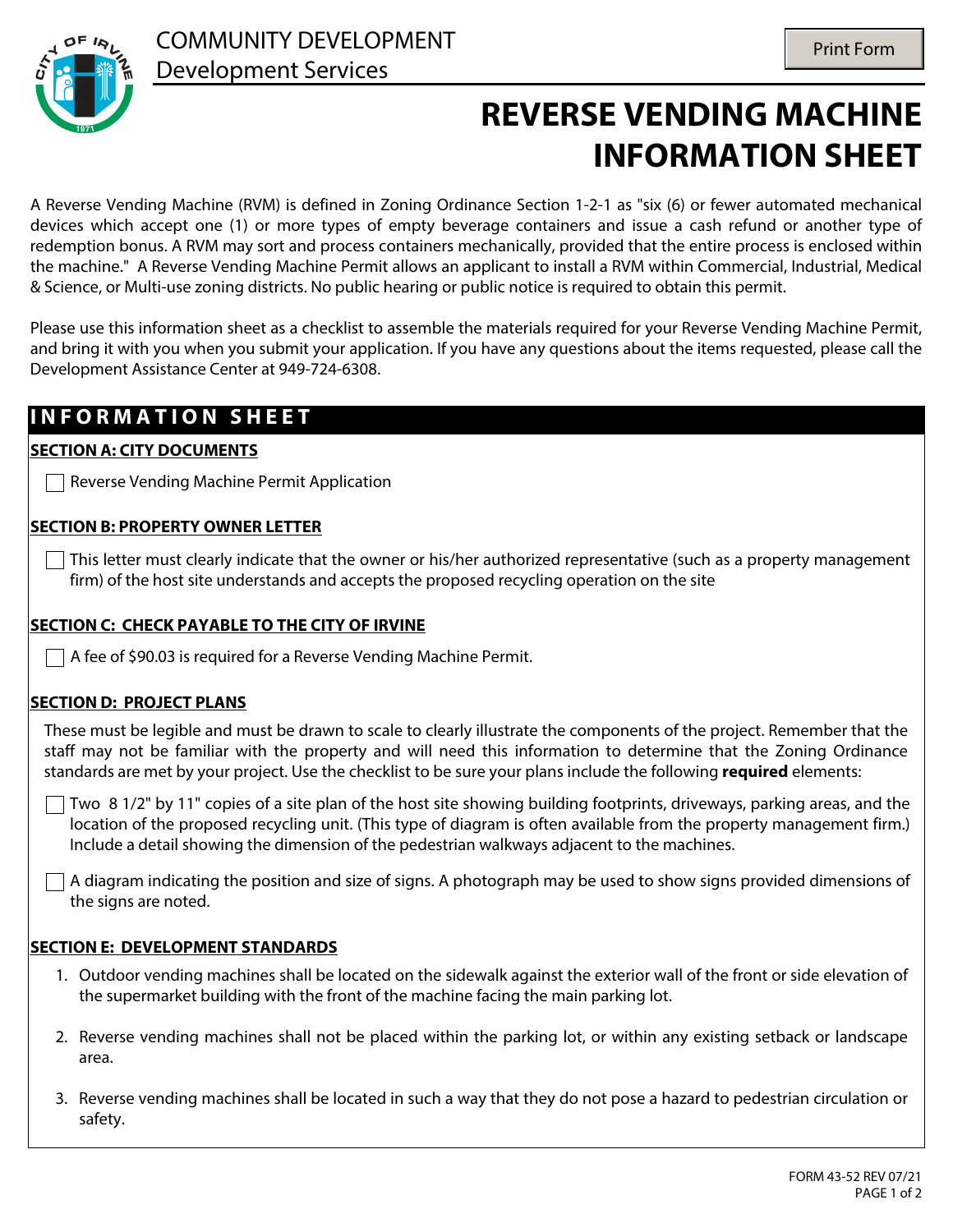- 4. No additional parking spaces shall be required for reverse vending machines that are located in conjunction with a supermarket.
- 5. No additional landscaping shall be required for reverse vending machines that are located in conjunction with a supermarket.
- 6. Signs shall be limited to the signs incorporated into the machines by the manufacturer. Signs shall be in proportion to the machine and shall not exceed 16 square feet per machine.
- 7. All reverse vending machines shall be clearly marked to identify the type of material to be deposited, operating instructions, and the identity and phone number of the responsible person to call if the machine is inoperative.
- 8. The operating hours of all reverse vending machines shall be limited to the operating hours of the host use.

#### **REVERSE VENDING MACHINE PERMIT SUBMISSION**

Once you have completed this application, return it together with the permit fee and required plans. Staff will review your submittal and if all regulations have been met, issue a permit over the counter. If your completed application is submitted by mail, you will receive your approved permit via the mail in approximately five (5) working days.

**WALK-IN:** City of Irvine **MAIL:** City of Irvine 1 Civic Center Plaza **P.O. Box 19575** Irvine, CA 92606 Irvine, CA 92623-9575

Planning and Zoning Counter Planning and Zoning Counter